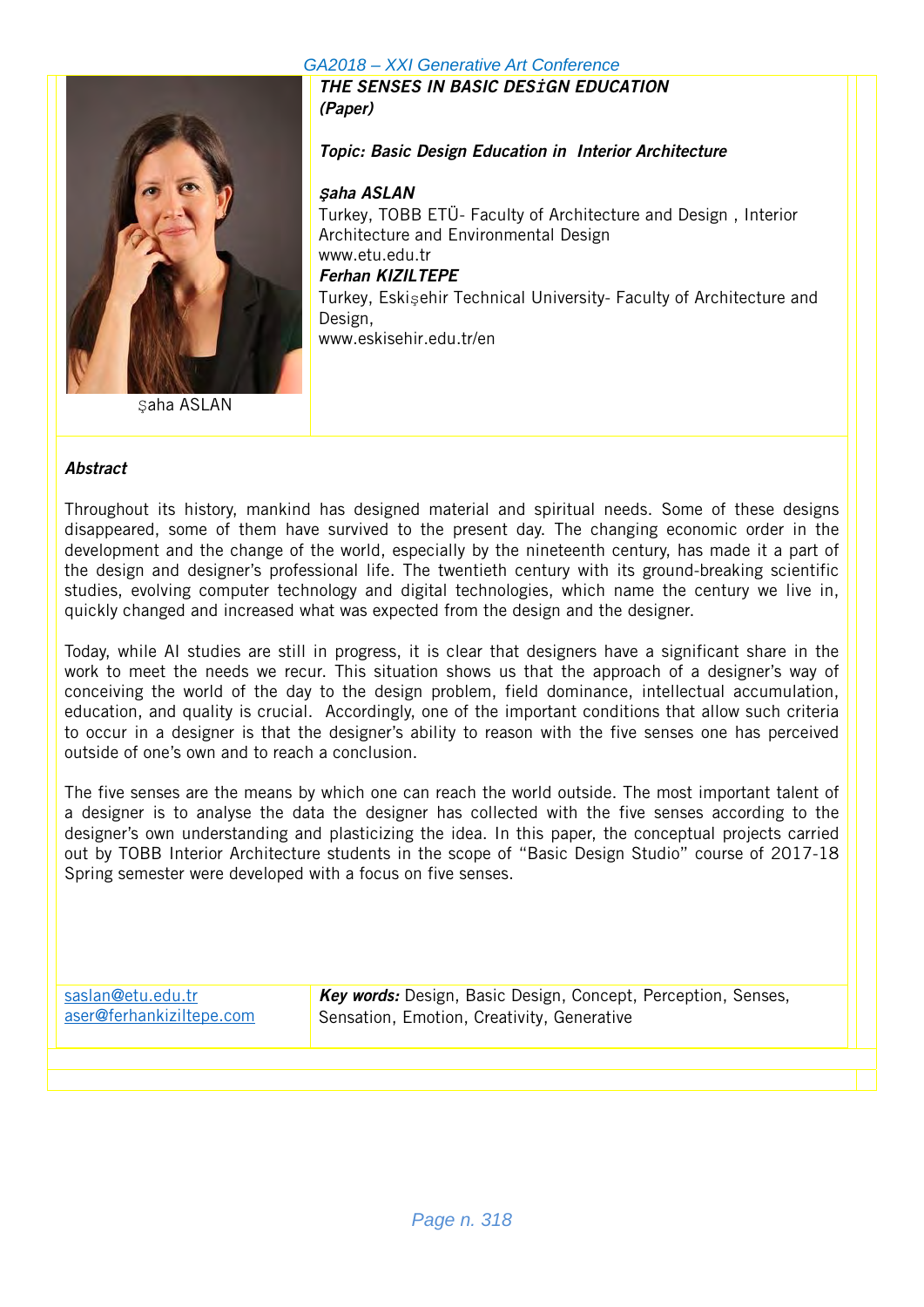## *GA2018 – XXI Generative Art Conference* The Senses in Basic Design Education

### Asst. Prof. **Ş**. ASLAN

Department of Interior Architecture and Environmental Design, TOBB Economics and Technology University, Ankara, Turkey https://www.etu.edu.tr/en saslan@etu.edu.tr

### F. KIZILTEPE, B.Sc., B. Soc. Sc., A.A., M.A.,

Architecture and Design Faculty, Eski*ş*ehir Technical University, Eski*ş*ehir, Turkey

### **Abstract**

Throughout its history, mankind has designed material and spiritual needs. Some of these designs disappeared, some of them have survived to the present day. The changing economic order in the development and the change of the world, by the nineteenth century, has made the design and the designer a part of the professional life. The twentieth century with its ground-breaking scientific studies, developed computer technology, and digital technologies name after the century we live in, changed and raised the expectation from the design and the designer. Now, while the designer provides the needs of the local people and her/his period as long before, she/he also incurs the responsibility to offer the future needs of almost the world-wide population.

Today, while AI studies are still in progress, the designers have a significant share at the works to meet our needs. That shows us a designer's way of perception for today's world, her/his approach to the design problem, comprehensive knowledge of the field, intellectual background, education, and quality is crucial. So, one important condition ensures a designer has such criteria is the designer's ability to reason the outer world perceived with her/his five senses and to reach a conclusion.

The five senses are the means by which one can reach the outer world. The most important talent of a designer is to analyze the data collected with the five senses by her/his own apprehension and to plasticize the idea. In this paper, the conceptual projects carried out by TOBB Interior Architecture students within Basic Design Studio Course of 2017-18 Spring semester were developed by focusing on the five senses.

## 1. Introduction

Although different methods are used under different frameworks, in common, the first year studio of Interior Architecture [and Environmental Design] education can be defined as *the environment* where the first exercises on the transformation of human experiences got with senses to a plastic perception in a volume that can be defined as a space.

This environment was fictionalized under the name of *Basic Training* for the first time between 1919 and 1933 at the Bauhaus School operating in Germany to abolish the wall between the Applied Arts and the Fine Arts and to prepare a suitable environment for the interaction between those two fields. The aim here is to create a field of experience where the students can experience form, colour and material without a specific purpose, and where they are encouraged to produce their own subjective designs based on their own subjective perceptions [1]. That training based on the master-apprentice relationship aimed at creating a 'utilitarian' environment in which students can think with the aesthetics perception and build with the technology of their period.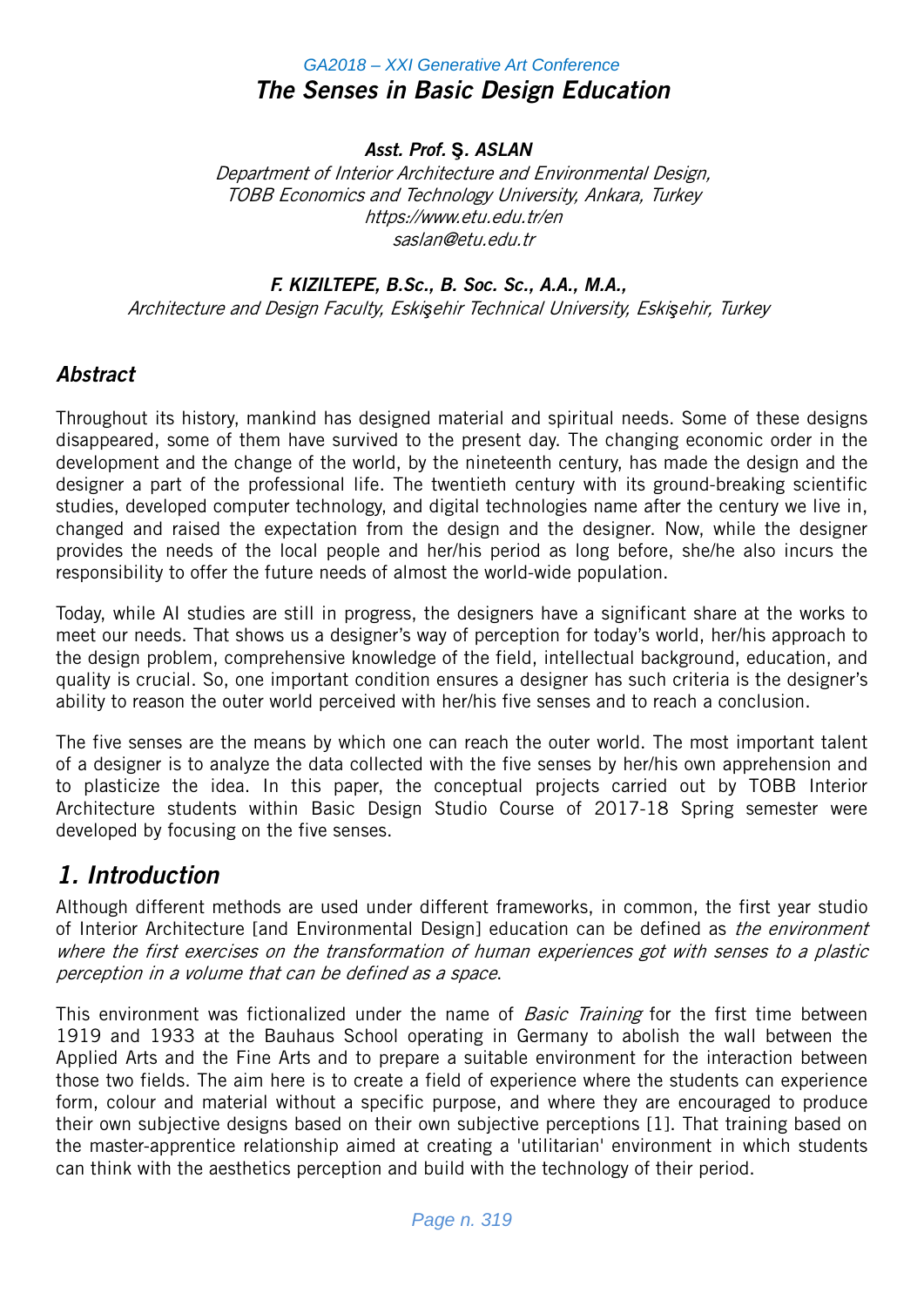Although today's educational approach created a completely different platform where new aesthetic senses are justified with the brand new technologies, in the last 100 years since the Bauhaus, the first year studio of design education motives the students to think on the basis of design under the name of *Basic Design* with similar concerns but different approaches as varied as the number of institutions. The main purpose of the course is to make the *students to question the principles that* create the basis of the images created by the sensory experience in conscience [2].

This questioning is the first stage for the students to learn 'a new language'. The form, the most basic indicator of language could be produced with the *design knowledge* which may exist together with technology and ideology. The thoughts are developed and carried out through language, and the spatial considerations could be shared through the design language. It is expected the student can develop a way of thinking and then transfer that way of thinking. The student must ensure the traceability of the design process she/he followed to create the design knowledge.

The main element that justifies the traceability of the process is gaining the awareness of the creation process by the student. Because the design language requires developing a way of thinking, the way of thinking requires creativity, and creativity requires interpretation. The interpretation ability defined as 'to explain an event as per another view' [3] may be considered the attribution of meaning by human beings to their environment and to themselves in their environment as the most basic form of existence, and it is one of the most basic foundations of design education. This foundation has the same content as the concept of creativity defined as 'to set up the relations which have not been established before' [4]. Namely, the creativity is a process of interpretation, not invention.

The interpretation depends on the perception, and the matter of perception is versatile. It is a state which is got through the senses, corresponding to the synthesis of sensory data, beyond the sensory impression. The process takes place by the transformation of the data got by the sensory receptors to sensation, and sensation to emotion and knowledge, and that is actually the definition of how the perception mechanism works in the simplest expression.

One theory of perception based on the view that perception is got through sensory experiences and the role of personal experiences is a factor in those experiences is the *Theory of Probabilistic* Functionalism developed by the Hungarian Psychologist E. Brunswik (1903-1955). Brunswik, because of the non-measurability of perception, defines the relationship of the organism with its environment as uncertain/probabilistic and suggests that the reality affects the senses, the senses affect the perception, and the perception affects the reality [5]. The new reality created by the perception that is carried out by sensing through an objective reality is now a subjective reality. So, the same space is a different field of the experience, a different centre of the emotion production for each user. Hence, the awareness of the role of senses in space design not only creates awareness about the perception of space, maybe more about the development of the design language.

The sensation through the senses is not only the tool of the mind like the language that can be considered the starting point of knowledge, but also the evaluation mechanism [6]. The thought develops and becomes reality through the language, spatial considerations also get a sharable quality through the design language.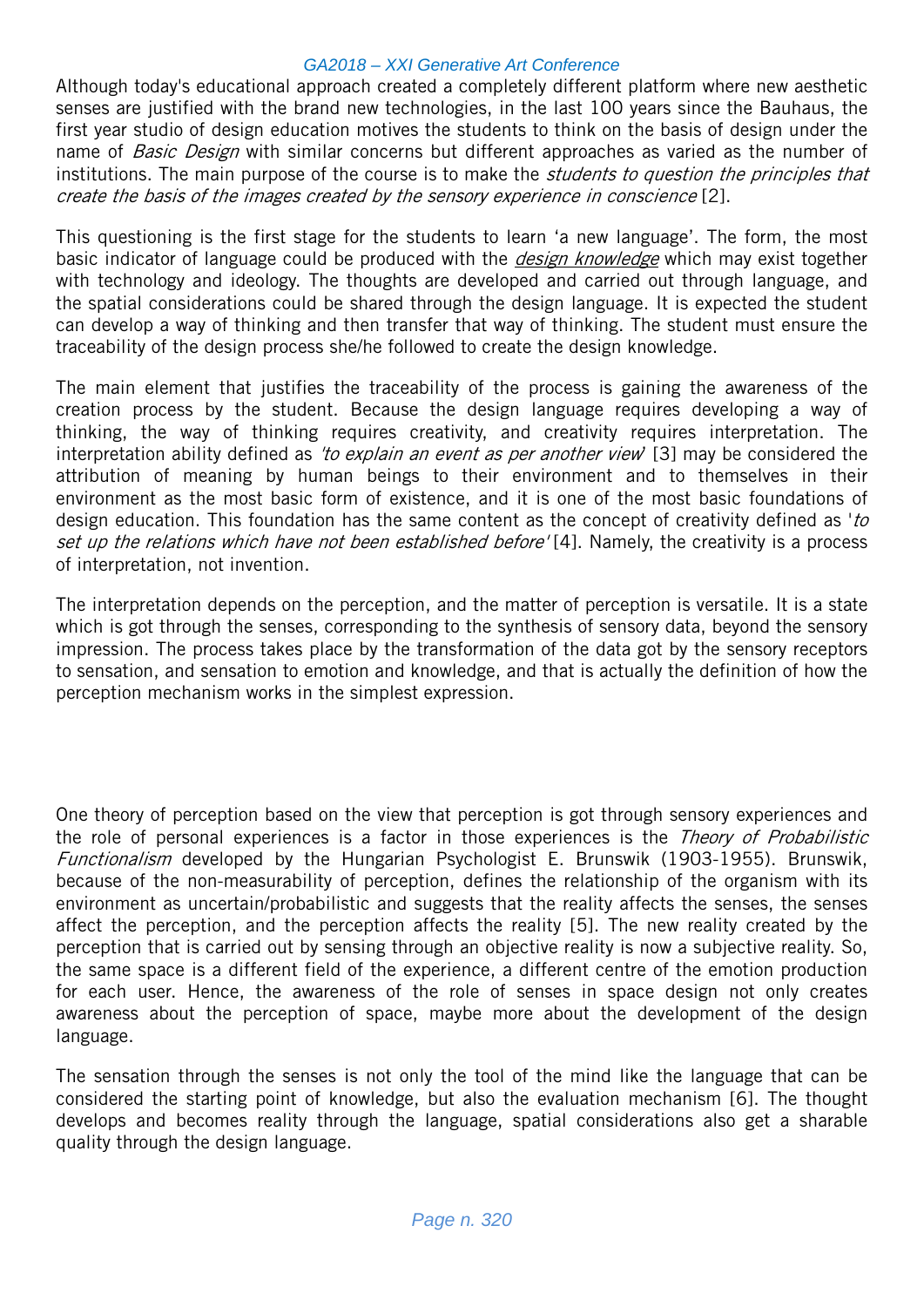This study focuses on the influence of the change and transformation of the individual's perception of the world in the last century on the Basic Design Studio, included in the first year of Interior Architecture education.

## 2. From the Machine Aesthetics to the Digital Technologies

Two important developments in the second half of the 18th century caused major changes in the world's course. The French Revolution took place between 1789 and 1799 showed political and social changes. The British Kingdom won the Battle of Plassey against the French on June 23, 1757 and took control of the Mughal Empire of Turkish Hun origin [7] and brought the Empire's treasury to Britain, increased the financial opportunities in the British Kingdom and enabled the successive carrying out of technical inventions.

The invention of the first steam engine which can be stated as the first one of the technical developments in 1763 by a Scotsman called James Watts is considered as the beginning of the Industrial Revolution. Thus, the beginning of the mechanization process has fundamentally changed the definition of production and consumption; naturally, the economy, law, society and state/political systems have undergone a process of rapid change. The scientific developments sped up in the 19th century has also brought along many new technical developments and those developments have involved in social life.

The mass production replaces the single production model of the artist/craftsman (master) of the past and leads to the emergence of the concept of a designer. The changing production makes it necessary to redefine the concepts such as 'art ', 'artist', 'artwork', 'art market' whose meaning changes with reproduction methods. Those redefinitions create new forms of perception such as the fact that an aristocrat used to appoint an artist to make his own portrait, and then she/he asks a photographer to take her/his photographs. On top, the taken photograph became to be reproduced as much as one wants.

An important suggestion put forward in terms of the fundamental concepts whose remembrances changed comes with the article called "The Work of Art in the Age of Mechanical Reproduction" (Das Kunstwerk im Zeitalter Seiner Technischen Repoduzierbarkeif) written by the German literary critic and thinker Walter Benjamin (1892-1940) in 1935 [8]. While 'art', 'artist' and 'artwork' continued their adventure in the 20th century with new meanings, the emerging concepts of industrialization such as '*designer'* and '*design' – 'product design* made their own way.

While the scientific developments in the twentieth century, in mathematics, geometry and physics continued with rapid progress, the electronic technologies and computer systems developed with the great influence of two world wars and space studies create the basis of digital technologies to be developed in the post-1970s.

The story may begin with the development of the first microprocessor called Intel4004 by Intel Corporation in 1971. This development starts the age of microcomputers. The computers are now portable and everywhere. The packed electronic communication networks (the Internet) that connect the computer systems such as ARPANET, NPL, Merit Network, which were developed at the end of the 1960s, lead to the system of WWW (World Wide Web). The CERN (The European Organization for Nuclear Research) creates the basis of today's internet world by carrying out its own data flow and communication through the Internet (www) system developed for registration procedures. The digital recording, imaging systems, robotic technologies, cell phones, visual reality, 3D printers, e-shopping, e-games and similar developments create digital technologies and also play an important role in the development of nanotechnologies. In summary, digital technologies,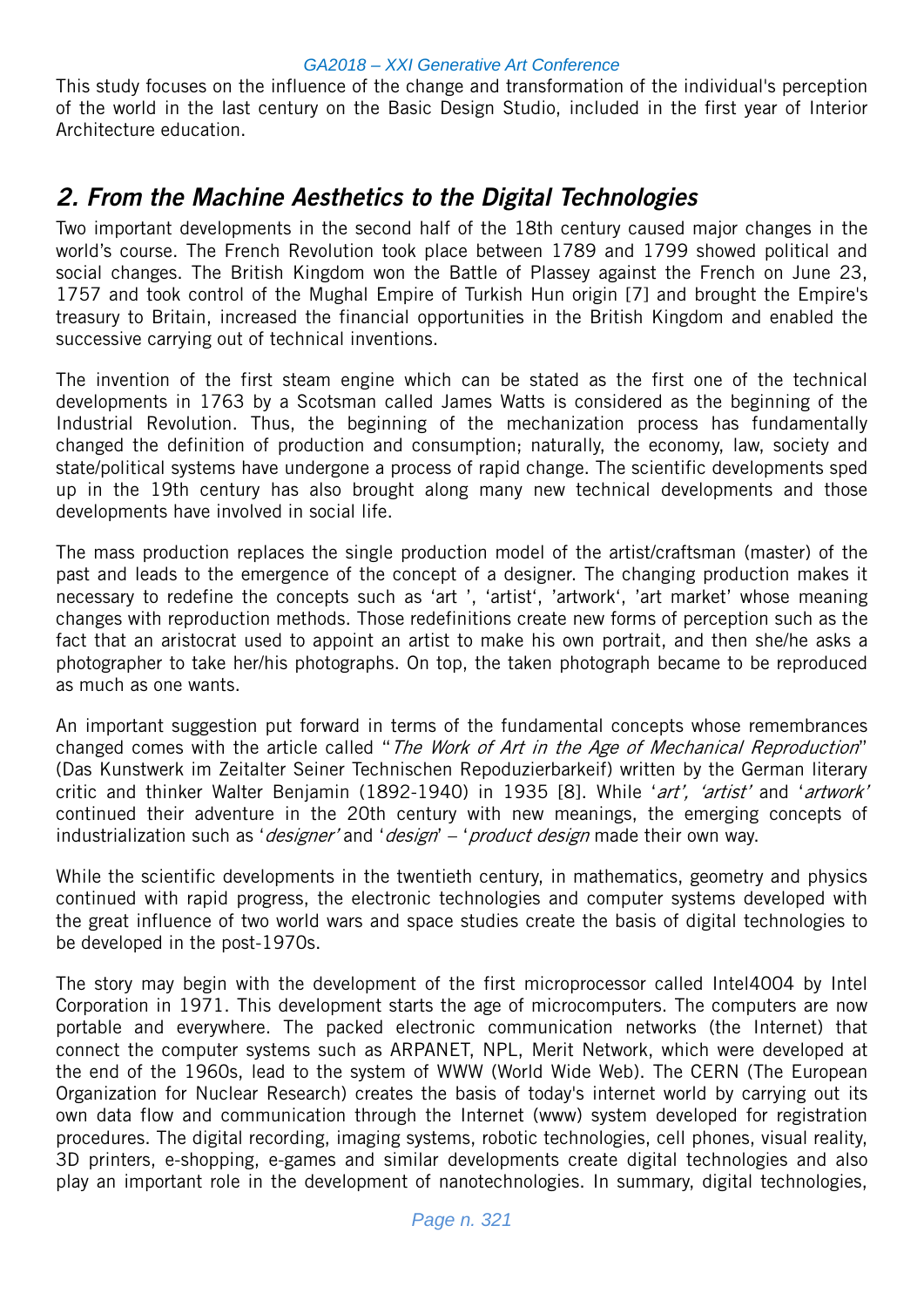which play an important role in meeting the needs of today's world, are the main determinants of the 21st century.

Scientific, political, and social changes in the 19th century, the transformation of definitions of concepts like producer, production, consumer and consumption, and the digital developments in the second half of the 20th century require to redefine today's world. Now, digital space-time has been experienced in the real world.

# 3. Space and Space Feelings in Interior Architecture

It can be said the developments in mathematics, geometry and physics in the 19th century have revolutionized the perception of the world.

The French mathematician and philosopher René Descartes (1596-1650) made it possible to show the figures through the numerical systems and to make calculations with the analytical geometry developed because of the earlier works. This contributes to the study of Euclidean geometry along with other discoveries in the fields of mathematics and geometry. The work called 'Elements' comprised 13 notebooks attributed to Euclid, the mathematician who was thought to live in Alexandria between BC 323 and 283, includes the basic subjects of mathematics such as arithmetic, plane geometry, number theory, irrational numbers, the geometry of solids objects [12]. Five of the 10 axioms in the first book of the Elements are described as postulates. In particular, the fact that the 5th of these postulates is open to interpretation (which has no clear proof in the Euclid notebooks) by the end of the 18th century caused great developments in geometry in the 19th century.

The mathematicians called C.F. Gauss (1777-1855), N.I. Lobachevsky (1792-1856), J. Bolyai (1802-1860), B. Riemann (1826-1866) interpreted 5 postulates and identified different geometries (called elliptical and hyperbolic geometries) besides the geometry whose foundations were laid by Euclid. B. Mandelbrot (1924-2010) showed the subject, on which G. Cantor (1845- 1918), G. Peano (1858-1932), D. Hilbert (1862-1943), W. Sierpiński (1882-1969) studied, as a whole for the first time and defined Fractal Geometry (B.B. Mandelbrot released the first publication on the subject with his article called "Fractal Geometry: What Is It, and What Does It Do?" in 1989.) Parallel to those studies, the works of H. Poincaré (1854-1912) created the basis for the development of **Topological Geometry**.

In addition, many developments in science, particularly *Noether's Theorem*, in which the mathematician A.E. Noether (1882-1935) associated the *Conservation Law* with symmetry, and the physicist A. Einstein's (1879-1655) Theory of Photoelectric Effect and Theory of Special - General Relativity, offered a better understanding of the world and the universe in which it belongs, and provided insight on the geometries it has [13]. Now the different dimensions and the spaces belong to those dimensions have become the important subjects of the science and correspondingly the technology.

The developments in digital imaging technologies in the second half of the 20th century, besides the theoretical studies in mathematics, geometry and physics, pave the way for limited interpretations in plastic/visual arts. When the signals collected by the vehicles navigated through the signals sent to the space exploration crafts like Voyager at the speed of light reach the world, they turn into wonderful space photographs thanks to high digital imaging technologies.

All these mentioned developments will change the problem definition of today's people, particularly of modern day space designers who focus on problem-solving in space.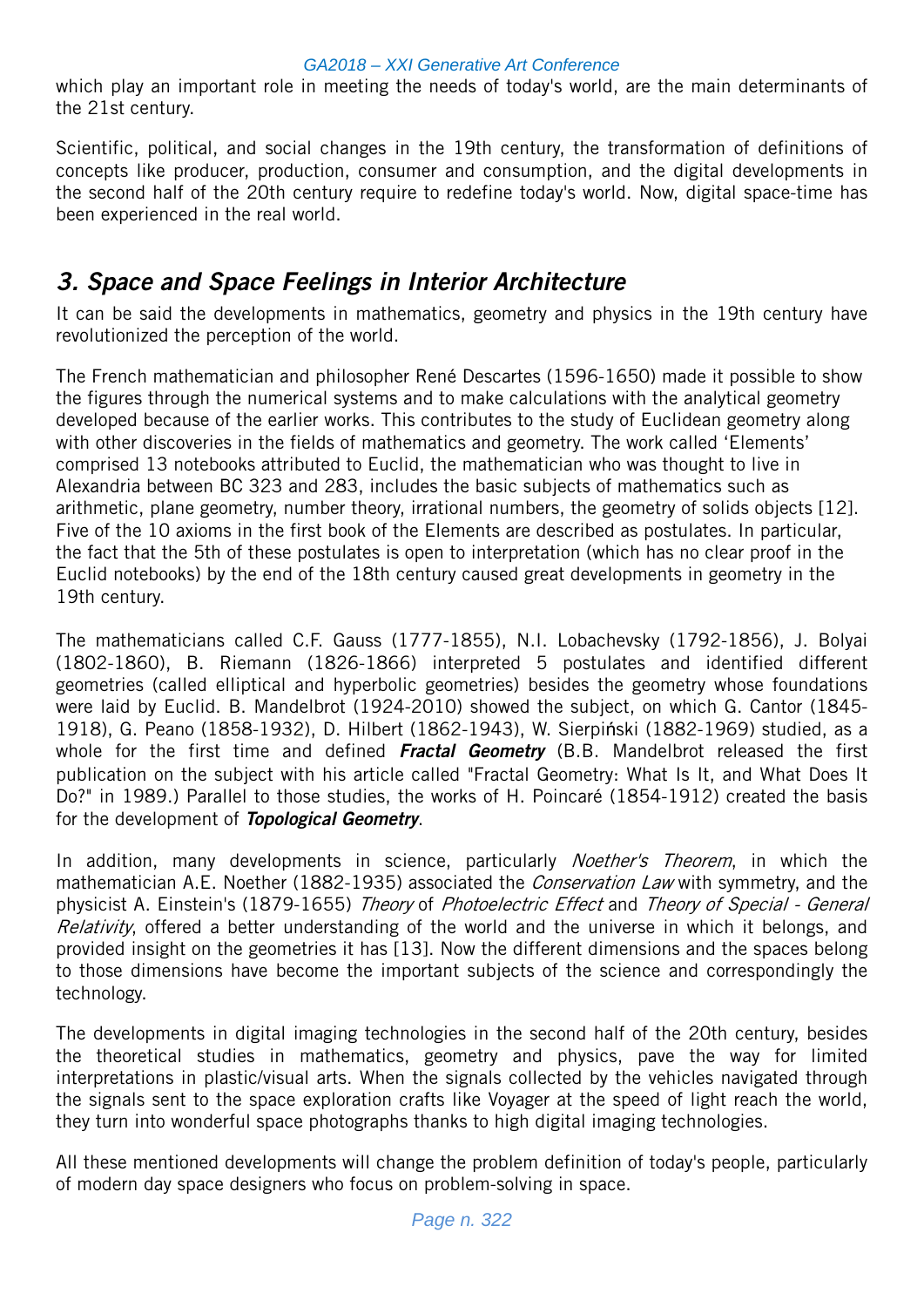### Form and Atmosphere

Geometry can be regarded as the equivalent of the so-called form in design and art, and even as the main generator. The change in the main generator of a structure will be reflected to the whole structure. The indicator of real space is the form; so, any kind of change in the language of form will lead to a change in the atmosphere's meaning that enables to understand the space and space perception.

The invention of the camera in the 19th century has caused a change in the meaning of the image. Previously, the image got with the art of painting, has become rapidly producible/duplicable with this invention. Both production techniques have different stain geometry, so, different aesthetic values.

The change of geometry in the embodying practice of thought can be easily followed in the art of painting. For example, the works of artists like P. Cézzanne (1839-1906), C. Monet (1840-1926), V. van Gogh (1853-1890), H. Matisse (1869-1954), H.E. Cross (1856-1910), V. Kandinsky (1866-1944), P. Klee (1879-1940), P.Picasso (1881-1973), J. Miro (1893-1983), P. Modrian (1872-1944), U.Boccioni (1882-1916), M. Duchamp (1887-1968), S. Dali (1904-1989) are the important examples of the mentioned 'new space perception.'

An architectural example of the atmosphere created by the form language, formed by the different geometries in the created spaces is the La Sagrada Familia cathedral, which A. Gaudi (1852-1926) began to build in 1882 and left unfinished due to his unexpected death. The building with traces of gothic style bridges between late medieval and modern times with the form language and atmosphere showed by its original geometry dominated by hyperbolic geometry.

The effects of non-Euclidean geometries in plastic arts in the early 20th century have been observed in architecture, interior design, industrial design etc. since the end of the 20th century. With the opportunities offered by digital technologies, the non-Euclidean geometry, which have an important role in carrying out the most proper designs for human nature, enables the creation of the complex systems that cannot be imagined before with fluid/amorphous form conceptions and computational design tools.

## 4. Design Education

All this change and transformation requires the questioning and redefinition of the education system. To justify this necessity, it was required to go back in time again. Only a few people had access to education before the 18th century, and it spread with the Industrial Revolution followed the French Revolution. The German linguist, philosopher, statesman Wilhelm von Humboldt (1767- 1835), with his works on education and higher education laid the foundations of today's universities [9] [10].

During the 19th century, the change of economy increased the need for and diversity of qualified workers. To meet the needs of the industry, the education at all levels had become a necessity because the formation of designer cadres created by that period did not respond to new needs. Today, the content of the concepts of aesthetics and the art that had been included in education since ancient Greece has changed.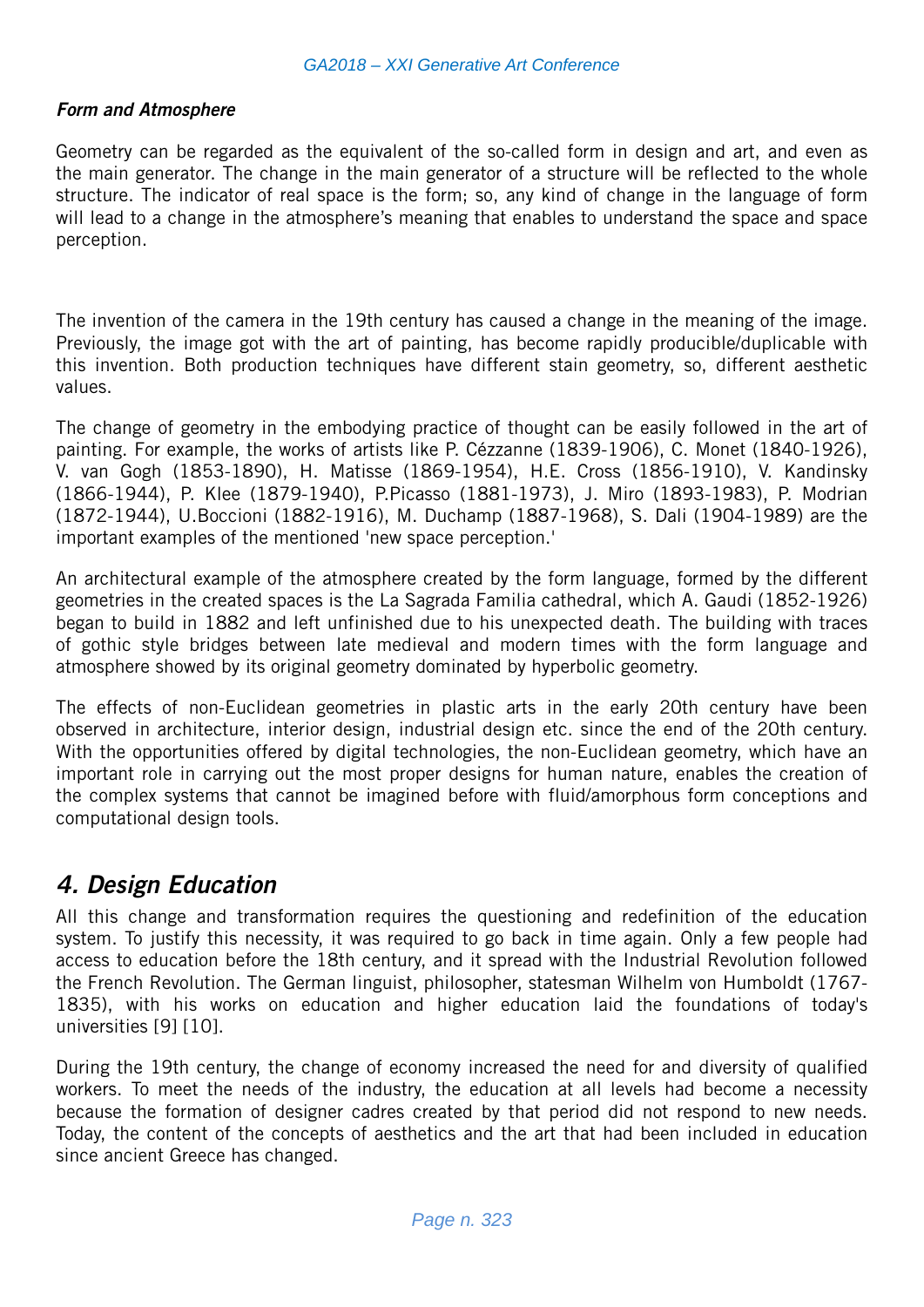Even though the traditional approaches in the art and the technical education continued until the first quarter of the 20th century, the first course for design and designers was given Bauhaus School, Germany, in Humboldt's country under the name of *Basic Design*. So, with the process of the Industrial Revolution, the changing social structure, increasing needs and developing techniques took part in the art education.

The developed technical facilities, the variety of materials, the functionality, the simplicity (basic volumes) which reduces the labour cost and enables mass production are the main reasons for the new education model to be close to 'Design Education', rather than 'Art Education'. A momentum for this new approach, which made Bauhaus to be accepted as an ecole, not just as a school in a short time, is Russian Constructivism.

As the traditional education models did not suffice for the needs of their time and caused the birth of Bauhaus in its own context, along with the digital developments after the second half of the 20th century, the Bauhaus model has become insufficient for the needs of the 21st century and weakened. As the transformations experienced in the 19th century and in the process that followed were on the real plane, the digital world appeared on the stage.

Now the design space has to create its existence in a second space-time perception, and the Bauhaus approach does not support the design processes that can be associated with that perception. The questions faced by the designers in the changing world perception are new approaches which should be developed for the solution.

Today's designers have to develop more analytical approaches to the production processes of design knowledge in more scientific and technological knowledge bases. Because the design has shifted to a more interdisciplinary field than in the past.

The process of higher education, beginning with Humboldt, was shaped by specialization in a single area at the beginning of the 20th century. It can be said the specialization in a single area brings with it some kind of isolation. Today the information is cumulative and the solution proposal developed for the production of ideas in any field, no matter in the fields of social sciences, science or design, requires the use of information outside the field from different branches of the same discipline or from different disciplines. (Among the discussions on this topic, the book called "Mission of the University" (Misión de la Universidad) by José Ortega Y. Gasset'tin is noteworthy [11].) So, the process which is dealt with in a general framework, reveals the necessity of the reevaluation of design and design education.

Until the end of the 20th century, the design education defined a rational, pragmatic and solutionoriented structure which could produce the space form based on the Ancient Period and came into presence with Euclidean Geometry in the most optimized way. But, the approaches in today's design education should create a different platform looking for the possibilities of the new form of language, in which new aesthetic perception patterns are justified and defined by new technologies.

Those new forms of perception in the design education are reflected in the design studios, which create the backbone of education through the reconsideration of both the knowledge of production and the knowledge of design.

The information of production refers to the tools used in the design education. That situation can be defined as transferability of the design through the virtual reality environments with the tools of digital representation like the CAD-CAM technologies, instead of the traditional representation tools like sketches, technical drawings, single/double/three-point perspective expressions and models.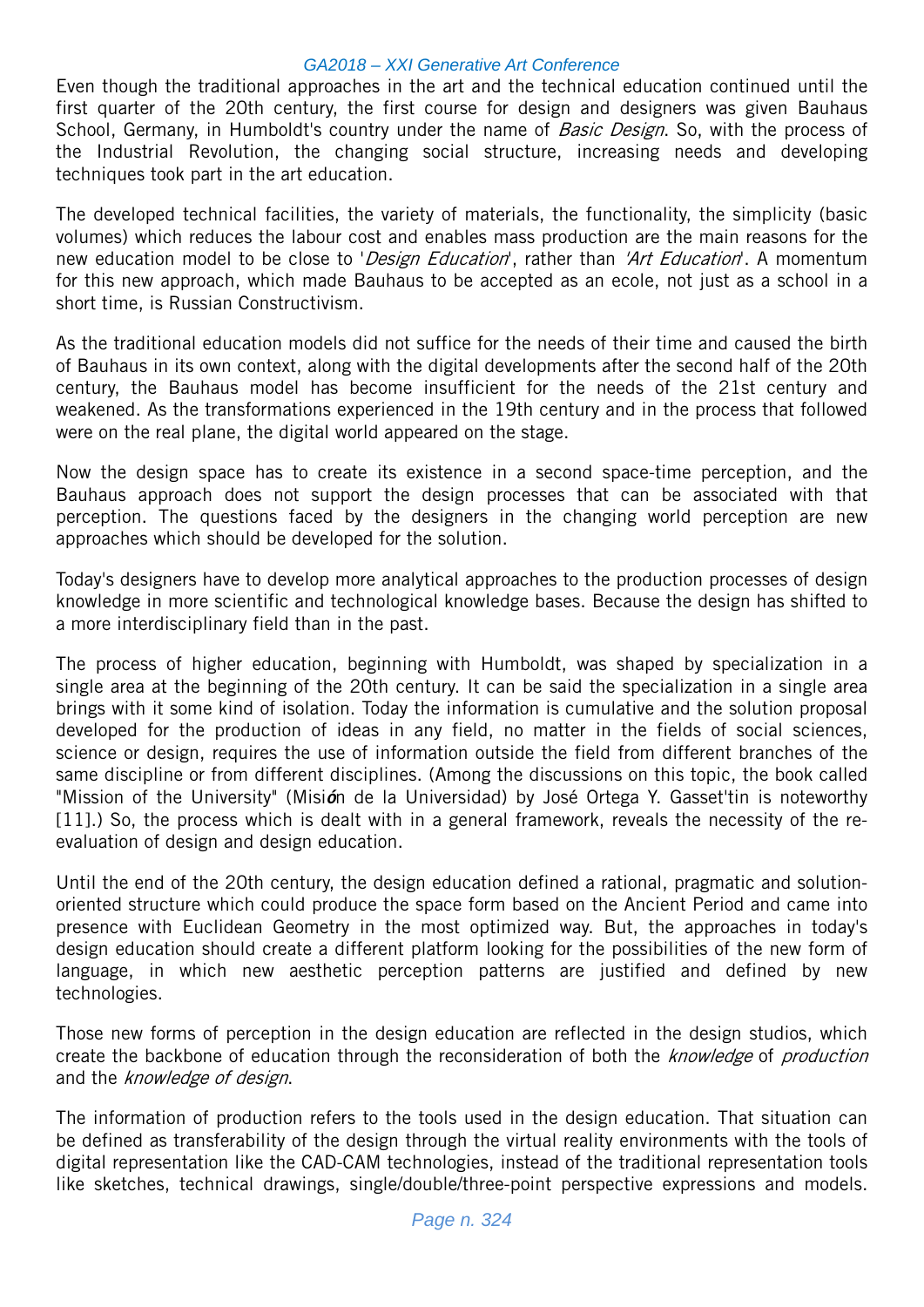The knowledge of production defines the expression process of the design, not the design process. The tools of the digital media should express a design approach; and design knowledge defines that approach. The change in the space perception triggered by the changes in the individual's perception of the world leads to the change in the design knowledge she/he produces. The technology will be considered as a means of production of thought, not as a means of expression.

This study aims to make a suggestion on the reflections of the changing paradigms of the 21st century in the design education with the knowledge of design, not the knowledge of production. So, the sample defined through the Interior Architecture and Environmental Design Training was defined through the students of the First Grade Design Studio who did not yet have the knowledge of production of the education program they attended.

## 5. Sense, Sensation and Emotion Production

From the Bauhaus School that produces the Emotion of the Space through the concepts like modularity and standardization, to the present day, which can produce the Space of Emotion through a multi-dimensional and dynamic space structure, the design education should have the ability to be as rational and intuitive at least as much as it was at the beginning of 20th century. Because, the mentioned multidimensionality will be related to the processes of perception through sensation and sensory mechanisms.

In this context, over a two-semester program carried out in TOBB University of Economics and Technology, Faculty of Architecture and Design, Interior Architecture [and Environmental Design] education, First Grade Basic Design Studio, the process, in which rational and intuitive approaches in the design process are evaluated together, is opened to discussion. It is aimed to create an experience space related to the construction of the emotion of the space with the process defined rationally, and the construction of the space of emotion with the process described intuitively. In the Academic Year of 2017-2018, in the First Grade Schedule, Basic Design courses one and two by Şaha ASLAN, Ferhan KIZILTEPE, and S. Selcan DÖKMEN AYKAŞ offered an opportunity for experiencing the rational process and the intuitive process, respectively.

The process followed in the Basic Design course one was the process of building a threedimensional abstract space with a defined analysis study through a photo frame taken from the TOBB ETU Technology Centre, which also included the studio where the course was followed. The process of transformation had developed on the definitions of the gathering of form elements like the point, line, surface, the volume with the principles of formation.

The form language developed here was associated with a function in the next step. That function was a single or multi-directional sitting element which could be used in the public spaces, allowing over one person to use. In this context, the student had to transfer the design gene related to the design language she/he had developed to the sitting element; the first awareness of ergonomics and human anthropometry was also expected to be developed in that process.

The process followed in the Basic Design course two was defined by a flower chosen by 15 groups, each comprising two students who attended the Basic Design course one and were successful. The groups produced sensation by focusing on the different sensory mechanisms each time, through their flowers, which were defined as the starting point and had an objective reality, and formed a holistic story they plasticized in different ways. The aim here was the problem of transformation the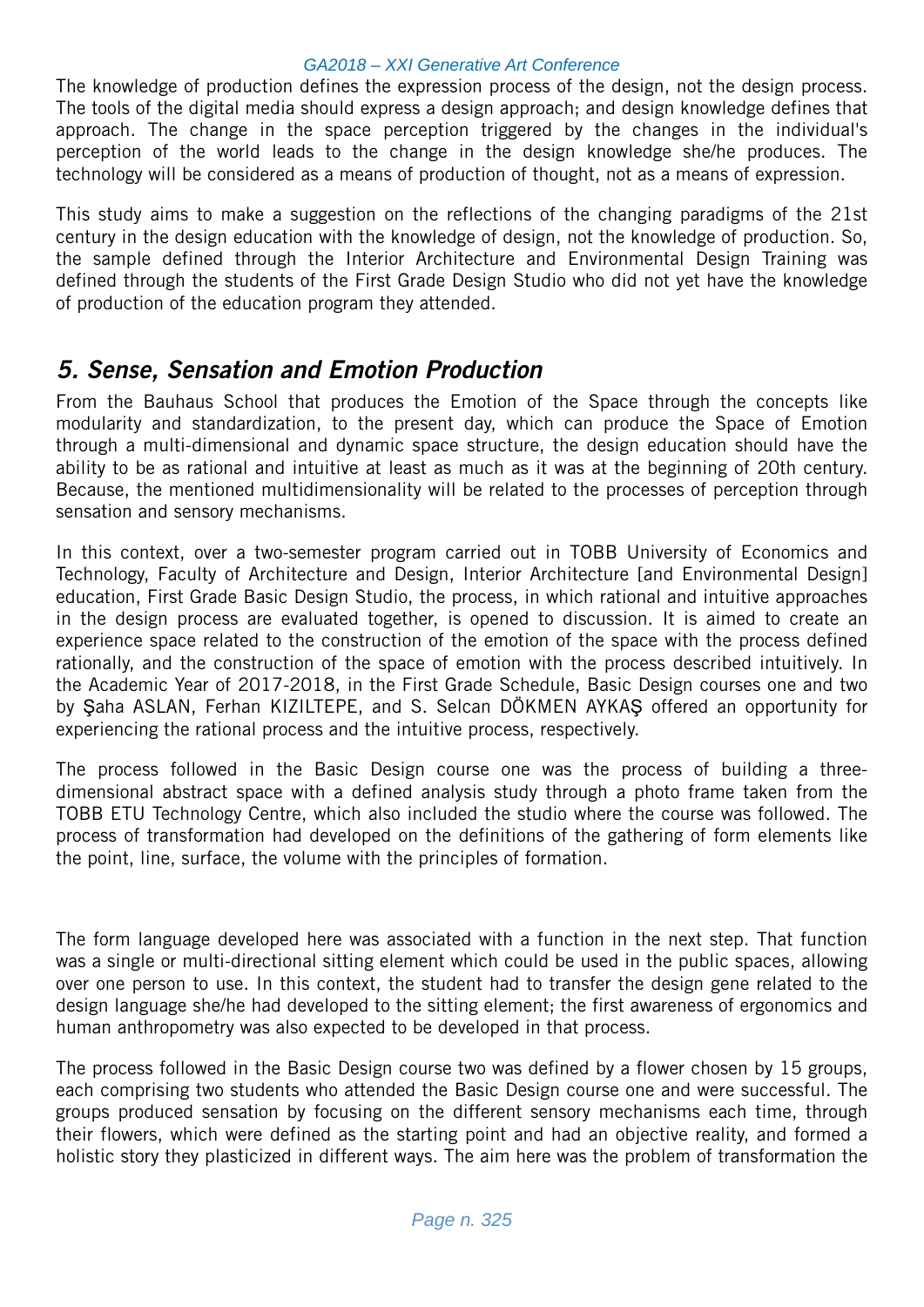subjective experience gained through the senses into an objective knowledge because of a cognitive performance.

Unlike the rational process followed in the Basic Design course one, whose stages were defined, in the process followed through the flower it was avoided to make any definition about the way to follow. Some groups progressed through chemical data such as the toxicity or sedative effect of their flowers, while some groups began the story with the climatic characteristics of their flowers, and some groups with formal references of their flowers. The first channels in which the groups communicated to identify their flowers, how they received the flower, had created a special and subjective beginning.

That process advanced with periods of two weeks in a sequence in which a different sense receptor led at every turn following a preliminary research process related to the flower recognitions and identifications by the groups over themselves and/or all kinds of sources of printed, written, visual, etc. On the milestones in which each sense sources came into focus, an awareness related to that sense was created through the seminars held by inviting the experts in their field who produce knowledge over that sense. The aim was to trace the sensation created by the flower on a different sense focus at every turn. But the leading sense was treated in collaboration with the knowledge coming from other sense receptors at every turn. In each step of the process, the objective reality of the flower replaced with the new reality created by the student and the flower was subjected to a transformation process step by step. The flower gained a definition once again with each sense.

At the end of 8 hours/week/semester, 24 weeks defined in the program for both courses and content, students were asked to transfer the emotion they defined in Basic Design course two to the form they defined in Basic Design course one. The concept of FLOWER was expected to be associated with the form of the SITTING ELEMENT. The expected hybrid and reproduced form language can be defined as a Morphogenetic evolution in which the design gene, defined by Euclid Geometry, is transferred to Non-Euclidean Geometry.

Today, the assumption that the sense of sight is at the top of the hierarchy of the senses, followed by hearing, causes the other senses to remain at the background. The nature of the space, which stimulates all senses, creates a space of movement in which the students of interior architecture responsible for producing information through the space do not have the chance to ignore the senses in the background. The aim of this study was to create the awareness that each experience was experienced in a way that over one sensation was involved, and that each experience was gained in the leading role of one sense, with the help of other senses, and those roles were not stable.

No matter what sense the focus receptor uses, the senses were capable of being plasticized by the texture despite being produced in their own form characters [sound existed with sound, odour with odour, taste with taste], and they could be represented by the texture under the method of sharing of the message [with text and visuals]. This representation shows the qualified characteristics of the texture, emphasizing to what extent it plays an important role, how a strong a mediator in the transmission of emotions.

Another aim of this study was to investigate how the perceptions produced by other sensory mechanisms can be integrated into education rather than a dominant sense in the basic education of Interior Architecture students. Each study is a creative work in which new relationships that have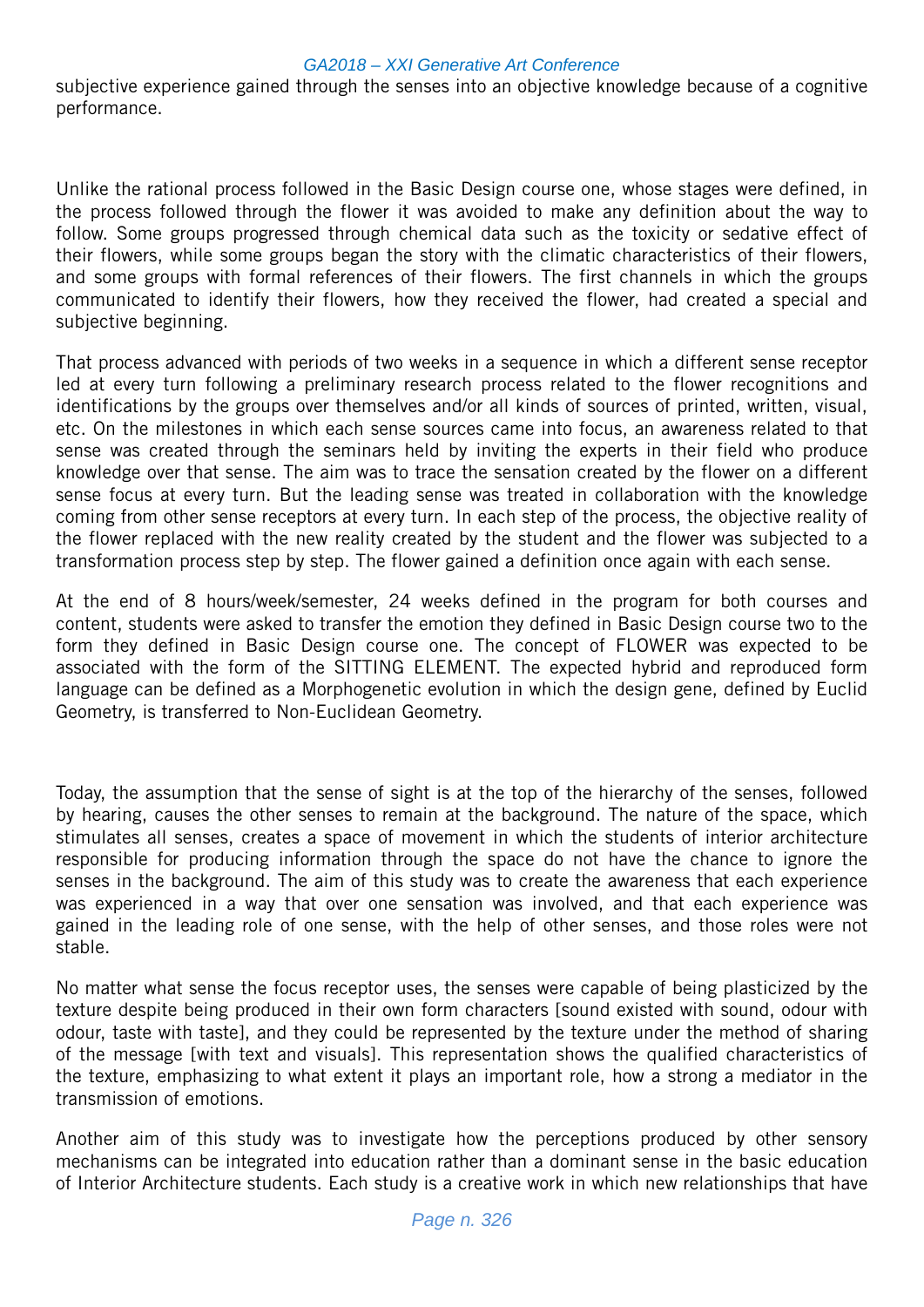not been established before being established with flowers. Each emotion produced is a study that could watch the production process where the image of the flower, in which the traces of the flower were designed, including the concept of the flower, was produced although the intuition was at the forefront.

# 6. Conclusion

The knowledge of production societies create is based on the auxiliary tools used to produce. For example, the Stone Age, described as the oldest age in the world's history, covers a period in which the stone was processed and transformed into the tools like a knife, saw, axe, arrow and the requirements were met with those tools. The Bronze Age, where the stone was used together with the mineral, created a new area of thought with new materials. This way of thinking has led to the development of the spatial perception and the commerce, and the formation of cities and citystates. In retrospect, the change of a single material has led to a change with the effect of building cities.

From the stone age to the age of knowledge, the point where technology has come today causes the world perception to evolve in a different direction. The new principles of production have been transformed into new insights and new ways of seeing which can be defined by topics such as Interoperability, Virtualization, Self-Deciding Systems, Rapid Data Collection, Analyzing Capabilities, and Flexible Adaptation Systems. The thought, the cause/result of all those activities will be as consistent as it can justify/exemplify the action.

The new space perception defines the universe as a multi-dimensional interaction field and a dynamic pattern network rather than restricting it into a three-dimensional space and a linear time construct. The space refers to different spatial dimensions beyond its perceptible threedimensionality. The perception has to move from the focus on the sight that has come into the prominence since the Renaissance and to pass to a multi-sensory system in the awareness of other senses.

The aim of this study was to give the students with the experience of cognition and emotion in two different processes tested focusing on rational and intuitive methods, and to raise awareness of that both processes were a process of interpretation even though the paths they followed were different, and it was successful in those terms. The experience has made a proposal to describe both the production of form and emotion.

In this context, how the skills and awareness gained will contribute to the students in the following years or in what ways they will weaken them will be observed and the method will develop itself with the positive and negative aspects.